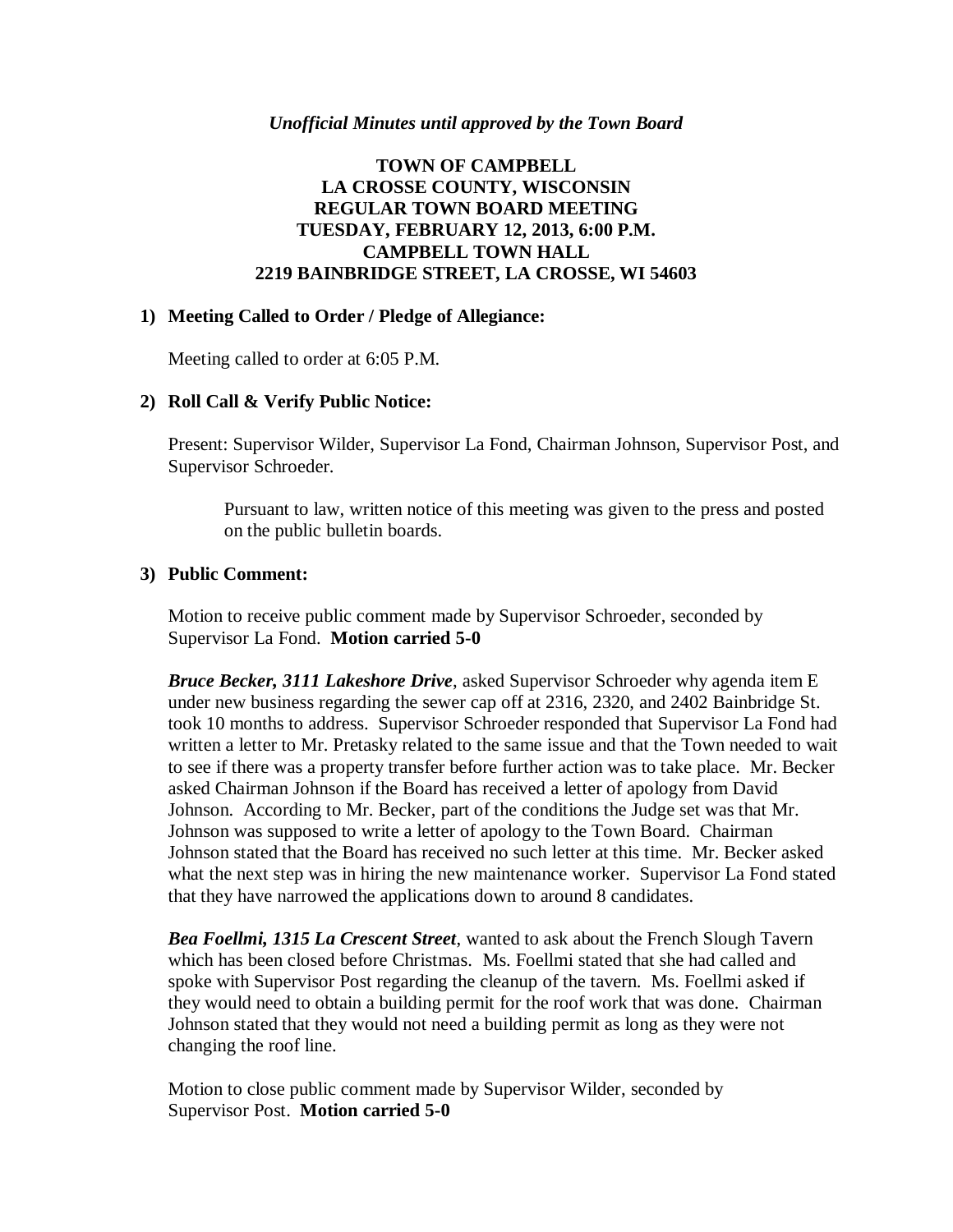- **4) Consent Agenda: (All items listed are considered routine and will be enacted with one motion. There will be no separate discussion of these items unless a Board member so requests, in which case the item will be removed from the Consent Agenda and be considered on the Regular Agenda).**
	- **A) Approval of Minutes:** Regular Town Board Meeting 01/08/2013, Special Town Board Meeting 01/22/2013
	- **B) Plan Commission Meeting Recommendations:** 02/05/2013

1) Michael Stolpa, 901 Linden Drive #7, Holmen, WI, request to construct a single family home at 1711 Lakeshore Drive that will lie within the required 60' setback from the highway center line and the required 25' setback from the highway right-of-way line. **(Recommendation to Approve)**

# **C) Payment of Bills:**

Clerk Hawkins stated a slight correction to item 4B that the required setbacks from the right-of-ways are 80' from the highway center line and 50' from the highway right-ofway.

Motion to approve Consent Agenda made by Supervisor Schroeder, seconded by Supervisor Post. **Motion carried 5-0**

# **5) Old Business:**

**A)** Discussion and possible action on the Police, Fire, and Personnel Committee.

Chairman Johnson stated that the Board talked about this item last month and held the item over until this meeting so that the Board could think about what they wanted to do regarding the Committee. The Board was given a revised job description and asked that if they wanted to maintain the Committee to approve the new resolution.

Motion to eliminate the Police, Fire, and Personnel Committee on a temporary basis with the idea of reorganizing the Committee if the Board feels the need to, made by Supervisor Post, seconded by Supervisor Schroder. **Motion carried 4-1, Supervisor La Fond was a no.**

# **6) New Business:**

**A)** Joel and Kari Olson, 3106 Youngdale Ave., request for a third dog.

Kari Olson spoke in regards to her reasons for the three dogs and stated that they have received one signature from their neighbor to allow the third dog on the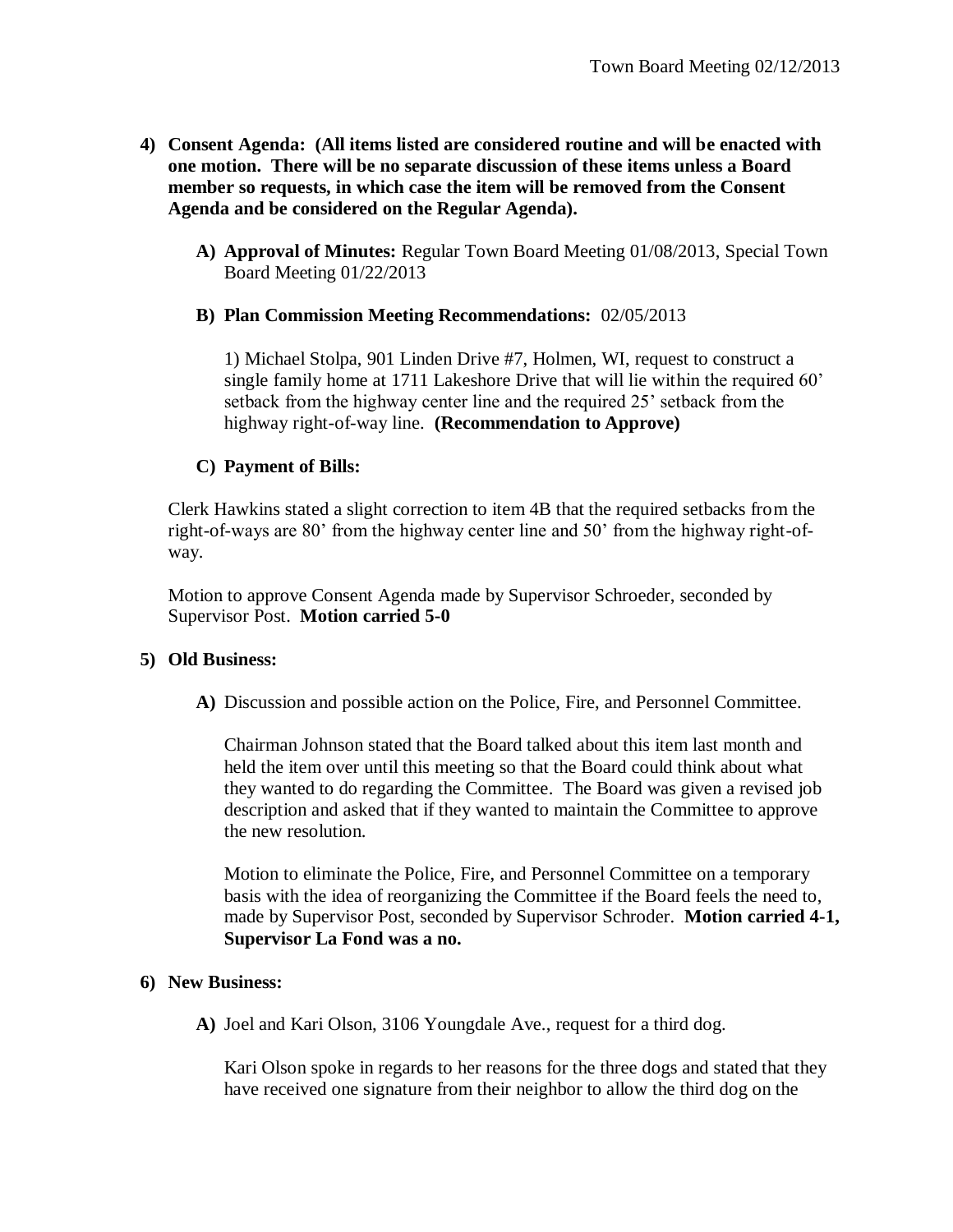property. Supervisor La Fond stated that this would be a onetime deal, and once one of the dogs passes, they would only be allowed two dogs.

Motion to approve the request for a third dog for Joel and Kari Olson made by Supervisor Schroeder, seconded by Supervisor Wilder. **Motion carried 5-0**

**B)** Brenda Howe, 125 Walnut St., request for "Watch for Children" and "No Parking" signs on the hill between Sperbeck and Locust Street.

Brenda Howe spoke in regards to her reasons why she is requesting the signs be placed on the hill between Sperbeck and Locust Street. Chairman Johnson stated that he does not see a problem with putting up "Watch for Children" signs up. However, there are procedures that need to be followed for "No Parking" signs to be placed in this area. Chairman Johnson suggested that Brenda Howe speak with Supervisor La Fond regarding the "Watch for Children" signs.

### **No further action**

**C)** Approval of a Temporary Class "B" Retailers License for French Island Lions Club for February 23, 2013 at the Community Center.

Motion to approve a Temporary Class "B" Retailers License for French Island Lions Club for February 23, 2013 at the Community Center made by Supervisor Post, seconded by Supervisor Schroeder. **Motion carried 5-0**

**D)** Approval of refunds due for overpayment of taxes.

Motion to approve the refunds due for overpayment of taxes in the amount of \$3,537.10 made by Supervisor Wilder, seconded by Supervisor La Fond. **Motion carried 5-0**

**E)** Discussion and possible action regarding sewer cap off at 2316, 2320, and 2402 Bainbridge Street, Interstate Development.

Supervisor Schroeder has requested that Clerk Hawkins and Supervisor La Fond write a letter to the property owner in regards to the sewer lines that were apparently capped when the house was taken down. Chairman Johnson suggested that Supervisor Schroeder go talk with Mr. Pretasky. Chairman Johnson also suggested that they discuss the man hole cover issue at the Shenanigans site. Supervisor Schroeder stated that he would be sending a letter and contact Mr. Pretasky and have a conversation regarding the sewer cap issue.

### **No further action**

**F)** Discussion and possible action to repeal and replace section D(7) and/or section I(8) and J(2) of Ordinance 11.11 (2007) relating to temporary sign permit periods.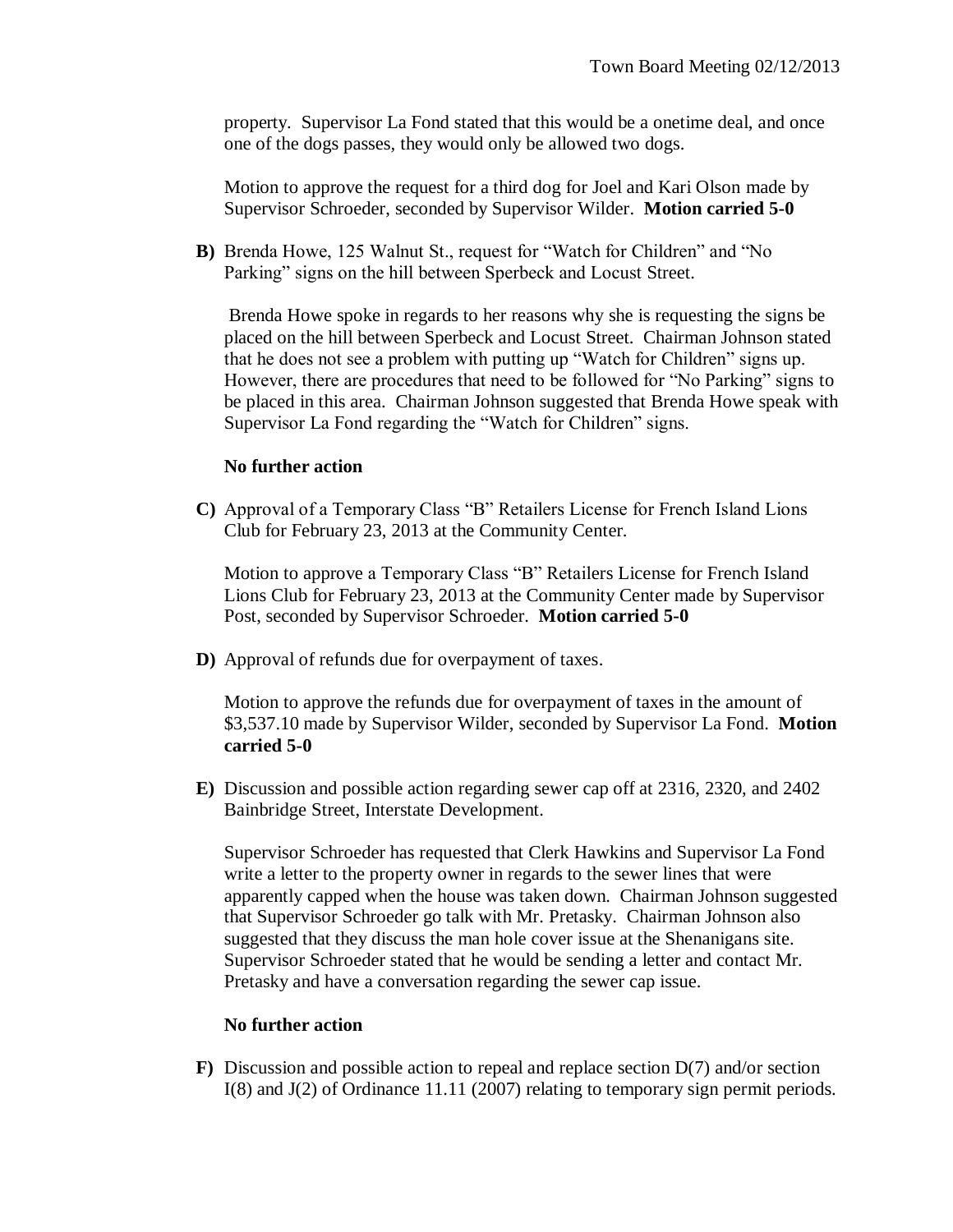The Town Board felt that they did not have enough information at this time and requested this item be held-over until the next meeting.

Motion to hold over this item until the next scheduled Board Meeting made by Supervisor Post, seconded by Supervisor Wilder. **Motion carried 5-0**

**G)** Discussion and possible action regarding appointing a Zoning Board of Adjustment.

Chairman Johnson asked Clerk Hawkins if we have received any letters from community members interested in the Zoning Board of Adjustment. Clerk Hawkins replied with Travis Suiter of the Campbell Fire Department and Mike Solberg. Chairman Johnson said that Fire Chief Nate Melby has also received interest by Brandon Cody and Tim Dahl. Chairman Johnson suggested that the fifth member to appoint would be Steve Earp. Chairman Johnson suggested that we set up a meeting with the new members before the first scheduled Board of Adjustment meeting to discuss duties and appointments of terms.

Motion to appoint the above mentioned names to the Zoning Board of Adjustments made by Supervisor Schroeder, seconded by Supervisor La Fond. **Motion carried 5-0**

**H)** Appointments of Planning and Zoning Commission members.

Chairman Johnson stated that there are two openings on the Planning and Zoning Commission. Chairman Johnson suggested that we post notices around the Island asking for new members.

# **No further action**

**I)** Discussion and possible action regarding disposal of old Fire Department tanker truck.

Chief Melby spoke regarding the old tanker truck. Chief Melby said that the new grant truck has been delivered and part of the condition of the grant, the truck that it replaces must be removed from service. Chief Melby asks the Board for guidance how to dispose of the old truck. Chairman Johnson suggested that the Fire Department use what every means necessary to dispose of the truck.

Motion to allow the Fire Department to pursue finding a new home for the old Fire Truck made by Supervisor Post, seconded by Supervisor La Fond. **Motion carried 5-0**